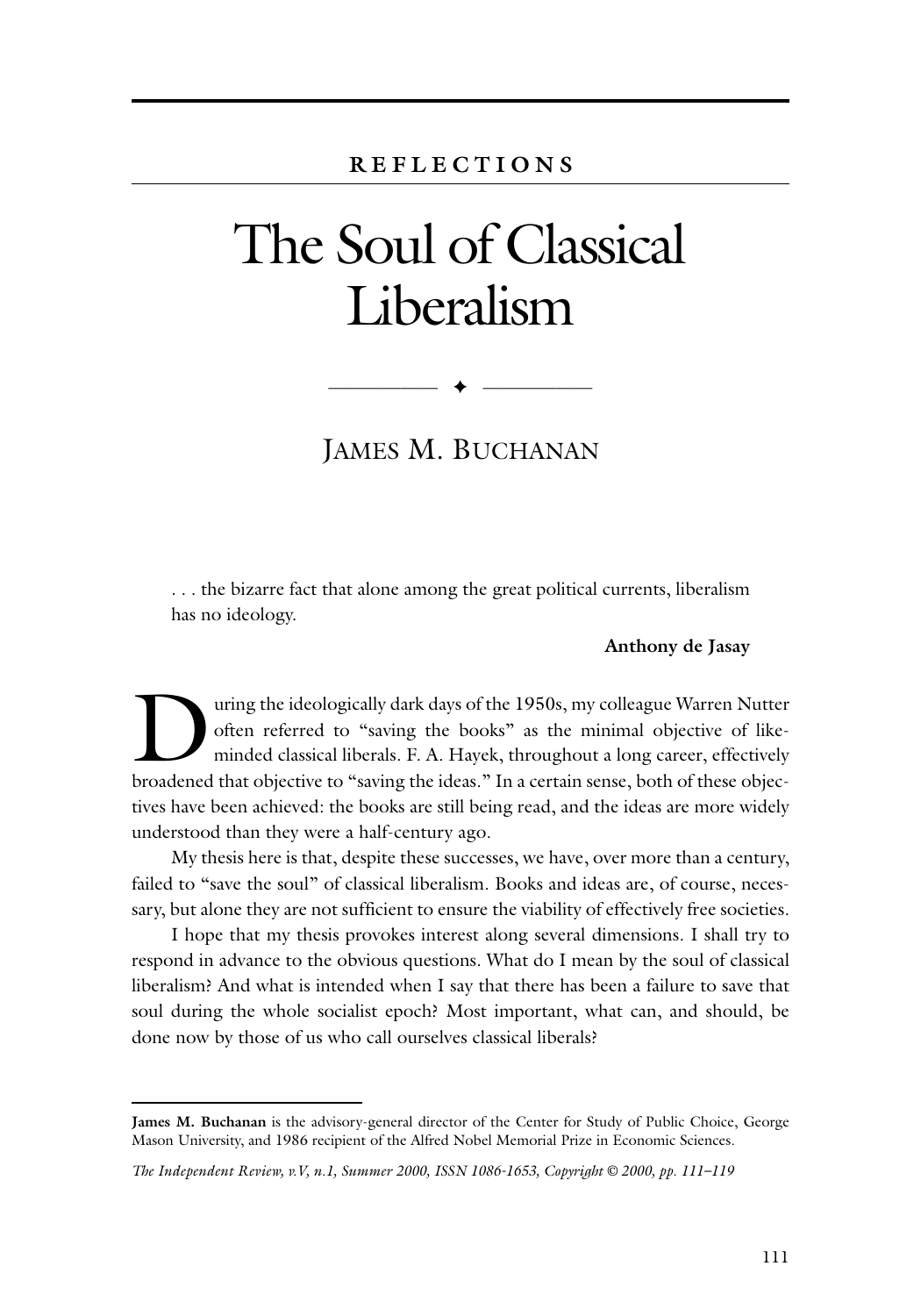### **Science, Self-Interest, and Soul**

George Bush, sometime during his presidency, derisively referred to "that vision thing" when someone sought to juxtapose his position with that of his predecessor, Ronald Reagan. He meant the "shining city on a hill," the Puritan image that Reagan invoked to call attention to the American ideal; that image, and others like it, were foreign to Bush's whole mind-set. He simply did not understand what Reagan meant and totally failed to appreciate why the image resonated so successfully in public attitudes. In a sense, we can say that Ronald Reagan was tapping into and expressing a part of the American soul beyond George Bush's ken.

The example is helpful even if it applies to a specific, politically organized, temporally restricted, and territorially defined society. The critical distinction between those whose window on reality emerges from a comprehensive vision of what might be and those whose window is pragmatically limited to current sense perceptions is made clear in the comparison. We may extend and apply a similar comparison to the attitudes of and approaches taken by various spokesmen and commentators to the extended order of social interaction described under the rubric of classical liberalism.

Note that I do not go beyond those persons who profess adherence to the policy stances associated with the ideas emergent from within this framework, policy stances summarized as support for limited government, constitutional democracy, free trade, private property, rule of law, open franchise, and federalism. My focus is on the differences among these adherents, and specifically on the differences between those whose advocacy stems from an understanding of the very soul of the integrated ideational entity and those whose advocacy finds its origins primarily in the results of scientific inquiry and the dictates of enlightened self-interest.

The larger thesis is that classical liberalism, as a coherent set of principles, has not secured, and cannot secure, sufficient public acceptability when its vocal advocates are limited to the second group. Science and self-interest, especially as combined, do indeed lend force to any argument. But a vision of an ideal, over and beyond science and self-interest, is necessary, and those who profess membership in the club of classical liberals have failed singularly in their neglect of this requirement. Whether or not particular proponents find their ultimate motivations in such a vision is left for each, individually, to decide.

I have indirectly indicated the meaning of my title. Dictionary definitions of *soul* include "animating or vital principle" and "moving spirit," attributes that would seem equally applicable to persons and to philosophical perspectives. Perhaps it is misleading, however, to refer to "saving" the soul so defined, whether applied to a person or a perspective. Souls are themselves created rather than saved, and the absence of an animating principle implies only the presence of some potential for such creation rather than a latent actuality or spent force.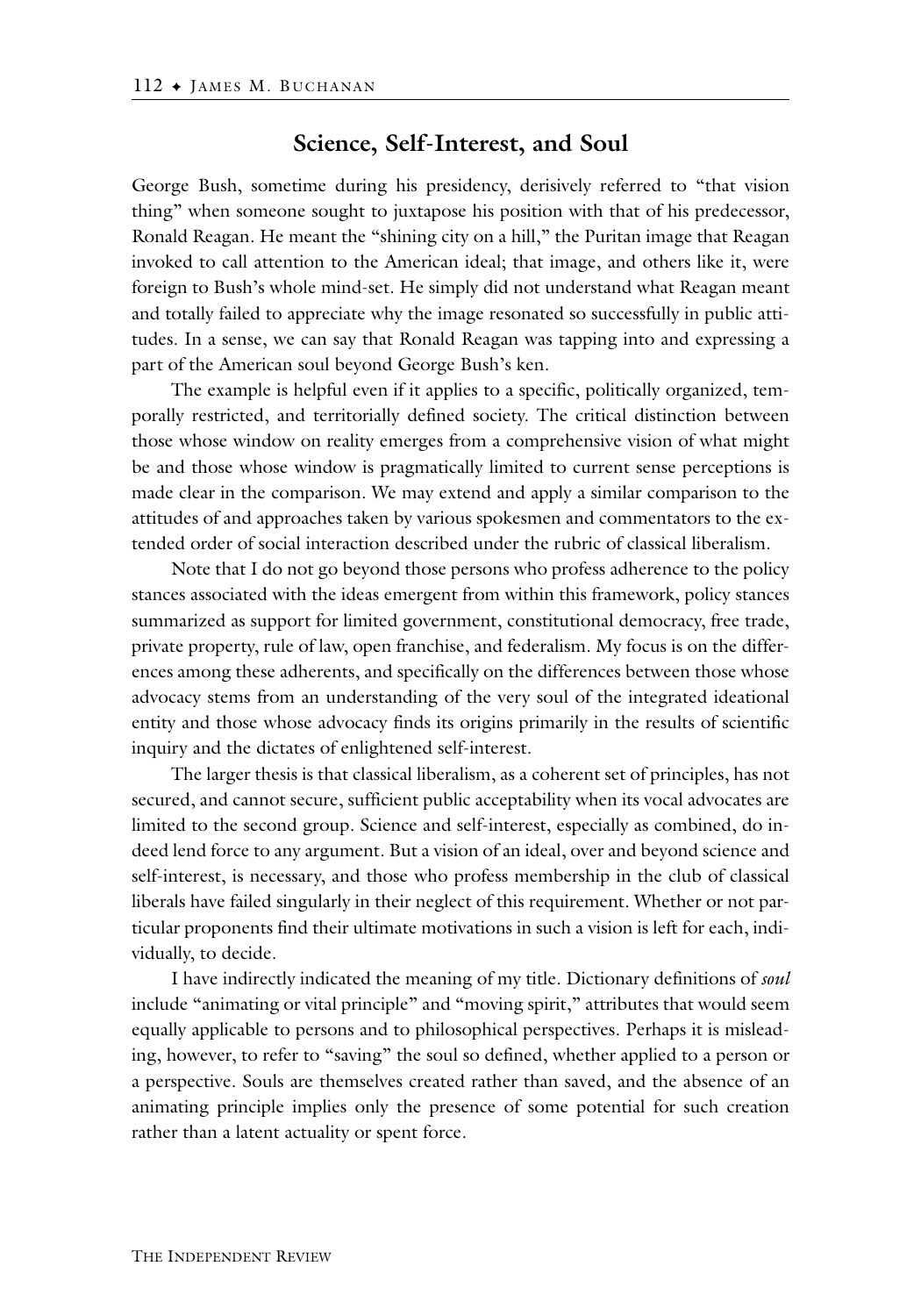The work of Adam Smith, along with that of his philosophical predecessors and successors, created a comprehensive and coherent vision of an order of human interaction that seemed to be potentially approachable in reality, at least sufficiently so to offer the animating principle or moving spirit for constructive institutional change. At the same time, and precisely because it is and remains potentially rather than actually attainable, this vision satisfies a generalized human yearning for a supraexistent ideal. Classical liberalism shares this quality with its archrival, socialism, which also offers a comprehensive vision that transcends both the science and self-interest that its sometime advocates claimed as characteristic features. That is to say, both classical liberalism and socialism have souls, even if those motivating spirits are categorically and dramatically different.

Few would dispute the suggestion that an animating principle is central to the whole socialist perspective. But many professing classical liberals have seemed reluctant to acknowledge the existence of what I have called the soul of their position. They seem often to seek exclusive "scientific" cover for advocacy, supplementing it occasionally by reference to enlightened self-interest. They seem somehow to be embarrassed to admit, if indeed they even recognize the presence of, the underlying ideological appeal that classical liberalism as a comprehensive weltanschauung can possess. Although this aloof stance may offer some satisfaction to the individuals who qualify as cognoscenti, there is an opportunity loss in public acceptance as the central principles are promulgated to the nonscientific community.

# **Every Man His Own Economist**

In this respect, political economists are plagued by the presence of the "every man his own economist" phenomenon. Scientific evidence, on its own, cannot be made convincing; it must be supplemented by persuasive argument that comes from the genuine conviction that can be possessed only by those who do understand the soul of classical liberalism. True, every man thinks of himself as his own economist, but every man also retains an inner yearning to become a participant in the imagined community, the virtual utopia, that embodies a set of abstract principles of order.

It is critically important to understand why classical liberalism needs what I call a soul, and why science and self-interest are not, in themselves, sufficient. Hard scientists, the physicists or the biologists, need not concern themselves with the public acceptability of the findings of their analyses and experiments. The public necessarily confronts natural reality, and to deny this immediately sensed reality is to enter the room of fools. We do not observe many persons trying to walk through walls or on water.

Also, and importantly, we recognize that we can utilize modern technological devices without any understanding of their souls, the organizing principles of their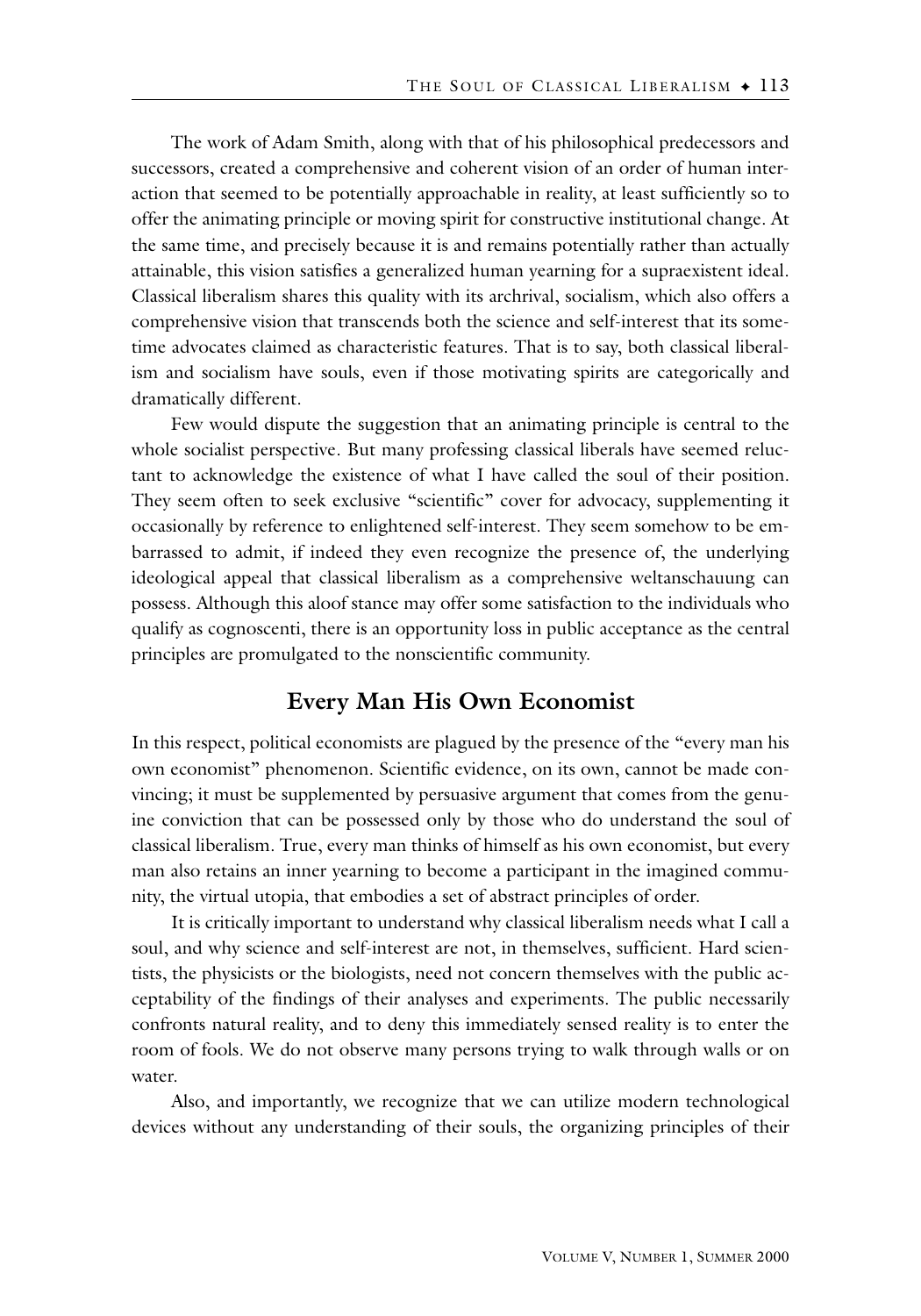operation. I do not personally know or need to know the principle on which the computer allows me to put the words on the page.

Compare this stance of ignorance and awed acceptance before the computer with that of an ordinary participant in the economic nexus. The latter may, of course, simply respond to opportunities confronted, as buyer, seller, or entrepreneur, without so much as questioning the principles of the order of interaction that generates such opportunities. At another level of consciousness, however, the participant must recognize that this order is, in itself, artifactual, that it emerges from human choices made within a structure that must somehow be subject to deliberative change through human action. And even if a person might otherwise remain quiescent about the structure within which he carries out his ordinary affairs, he will everywhere be faced with pervasive reminders offered by political agitators and entrepreneurs motivated by their own self-interest.

It is only through an understanding of and appreciation for the animating principles of the extended order of market interaction that an individual who is not directly self-interested may refrain from expressive political action that becomes the equivalent of efforts to walk through walls or on water (for example, support for minimum wage laws, rent controls, tariffs, quotas, restrictive licensing, price supports, or monetary inflation). For the scientist in the academy, understanding such principles does, or should, translate into reasoned advocacy of classical liberal policy stances. But, for the reasons noted, the economic scientists by themselves do not possess either the formal or the informal authority to impose on others what may seem to be only their own opinions. Members of the body politic, the citizenry at large, must also be brought into the ranks. And they cannot, or so it seems to me, become sophisticated economic scientists, at least in large enough numbers. The expectation that the didactic skills of the academic disciplinarians in economics would make scientists of the intelligentsia, the "great unwashed," or all those in between was an expectation grounded in a combination of hubris and folly.

### **When Political Economy Lost Its Soul**

What to do? This challenge remains even after the manifest collapse of socialism in our time. And it is in direct response to this challenge that I suggest invoking the soul of classical liberalism, an aesthetic-ethical-ideological potential attractor, one that stands independent of ordinary science, both below the latter's rigor and above its antiseptic neutrality.

I am admittedly in rhetorical as well as intellectual difficulty here, as I try to articulate my intuitively derived argument. Perhaps I can best proceed by historical reference. Classical political economy, in the early decades of the nineteenth century, particularly in England, did capture the minds of many persons who surely did not qualify even as amateur scientists in the still-developing science of economics. The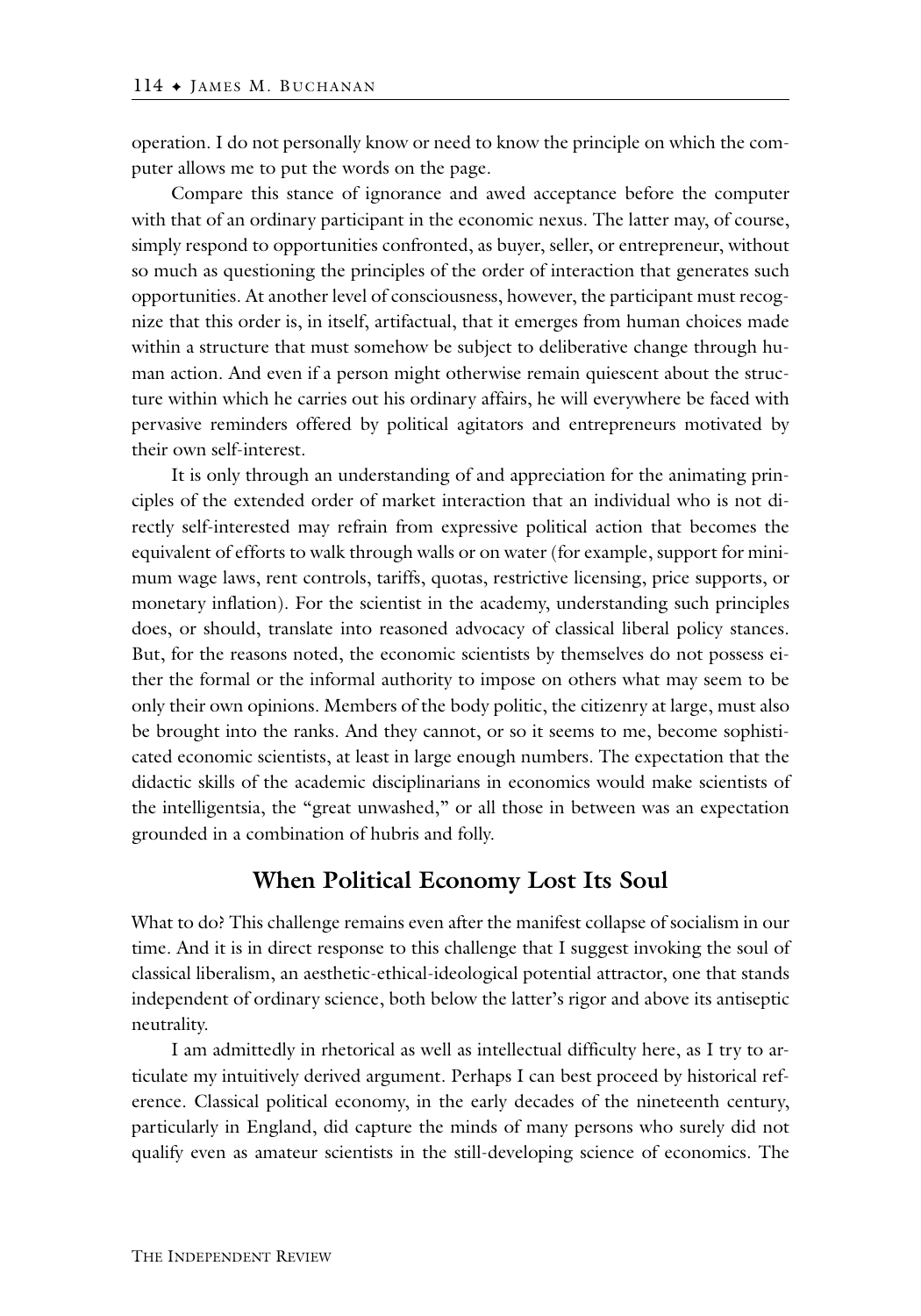"soul" of classical liberalism somehow came through to provide a vision of social order that was sufficient to motivate support for major institutional reform. The repeal of the Corn Laws changed the world.

After midcentury, however, the soul or spirit of the movement seems to have lost its way. The light did not fail in any manner akin to the collapse of the socialist ideal in our time. But the light of classical liberalism was dimmed, put in the shadows, by the emergent attraction of socialism. From the middle of the nineteenth century onward, classical liberals retreated into a defensive posture, struggling continuously against the reforms promulgated by utilitarian dreamers who claimed superior wisdom in discovering routes to aggregate happiness, as aided and abetted by the Hegel-inspired political idealists, who transferred personal realization to a collective psyche and away from the individual. The soul of socialism, even in contradiction to scientific evidence, was variously successful in capturing adherents to schemes for major institutional transformation.

# **Vision and "Social" Purpose**

What I have called the soul of a public philosophy is necessarily embedded in an encompassing vision of a social order of human interaction—a vision of that which might be, and which as such offers the ideal that motivates support for constructive change. The categorical difference between the soul of classical liberalism and that of socialism is located in the nature of the ideal and the relation of the individual to the collective. The encompassing vision that informs classical liberalism is described by an interaction of persons and groups within a rule-bound set of behavioral norms that allow each person or agent to achieve internally defined goals that are mutually achievable by all participants. And, precisely because those goals are internal to the consciousness of those who make choices and take actions, the outcomes produced are not either measurable or meaningful as "social" outcomes. There is, and can be, no social or collective purpose to be expected from the process of interaction; only private purposes are realized, even under the idealized operation of the structure and even if collectivized institutions may be instruments toward such achievements. To lay down a "social" purpose, even as a target, is to contradict the principle of liberalism itself, the principle that leaves each participant free to pursue whatever it is that remains feasible within the limits of the legal-institutional parameters.

The soul about which I am concerned here does involve a broad, and simple, understanding of the logic of human interaction in an interlinked chain of reciprocal exchanges among persons and groups. As noted previously, however, this logical understanding need not be scientifically sophisticated. It must, however, be basic understanding accompanied by a faith, or normative belief, in the competence of individuals to make their own choices based on their own valuation of the alternatives they confront. Can a person properly share the soul of classical liberalism without sharing the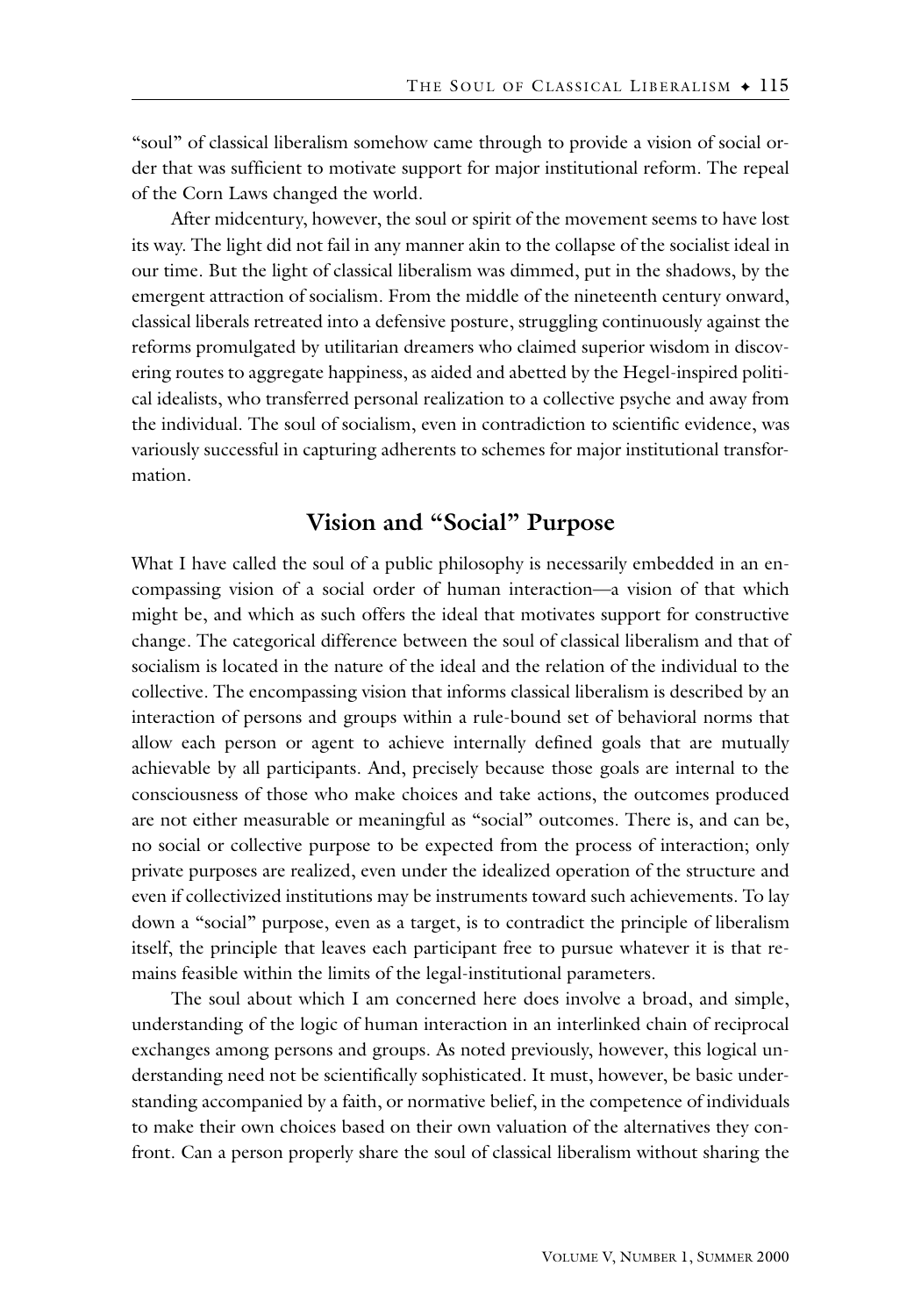conviction that values emerge only from individuals? In some ultimate sense, is classical liberalism compatible with any transcendental ordering of values? My answer is no, but I also recognize that a reconciliation of sorts can be effected by engaging in epistemological games.

Classical liberals themselves have added confusion rather than clarity to the discussion when they have advanced the claim that the idealized and extended market order produces a larger "bundle" of valued goods than any socialist alternative. To invoke the efficiency norm in so crude a fashion as this, even conceptually, is to give away the whole game. Almost all of us are guilty of this charge, because we know, of course, that the extended market does indeed produce the relatively larger bundle, by *any* measure. But attention to any aggregative value scale, even as modified to Adam Smith's well-being of the poorer classes or to John Rawls's share for the least advantaged, conceals the uniqueness of the liberal order in achieving the objective of individual liberty. To be sure, we can play good defense even in the socialists' own game. But by so doing we shift our own focus to that game rather than our own, which we as classical liberals must learn to play on our own terms, as well as getting others involved. Happily, a few modern classical liberals are indeed beginning to redraw the playing fields as they introduce comparative league tables that place emphasis on measuring liberty.

# **Heat and Light**

As I recall, it was A. C. Pigou, the founder of neoclassical welfare economics, who remarked that the purpose of economics and economists was that of providing heat rather than light, presumably to citizens-consumers as ultimate users. What I understood Pigou to be saying was that the economist's role is strictly functional, like the roles of dentists, plumbers, or mechanics, and that we could scarcely expect either ourselves or others to derive aesthetic pleasure from what we do. He seemed to be suggesting that nothing in economics can generate the exhilaration consequent upon revelation of inner truths.

Empirically, and unfortunately, Pigou may have been correct, especially in relation to the political economy and economists of the twentieth century. The discipline as practiced and promulgated has been drained of its potential capacity to offer genuine intellectual adventure and excitement in the large. This characteristic was only partially offset during the decades of the Cold War, when the continuing challenge of socialism offered Hayek and a relatively small number of his peers a motivation deeper and more comprehensive than that of the piddling puzzle-solving that economics has become. Absent the socialist challenge, what might evoke a sense of encompassing and generalized understanding? And, further, what may be required to bring forth such a sense in those who, themselves, can never be enrolled among the ranks of the professionally trained scientists?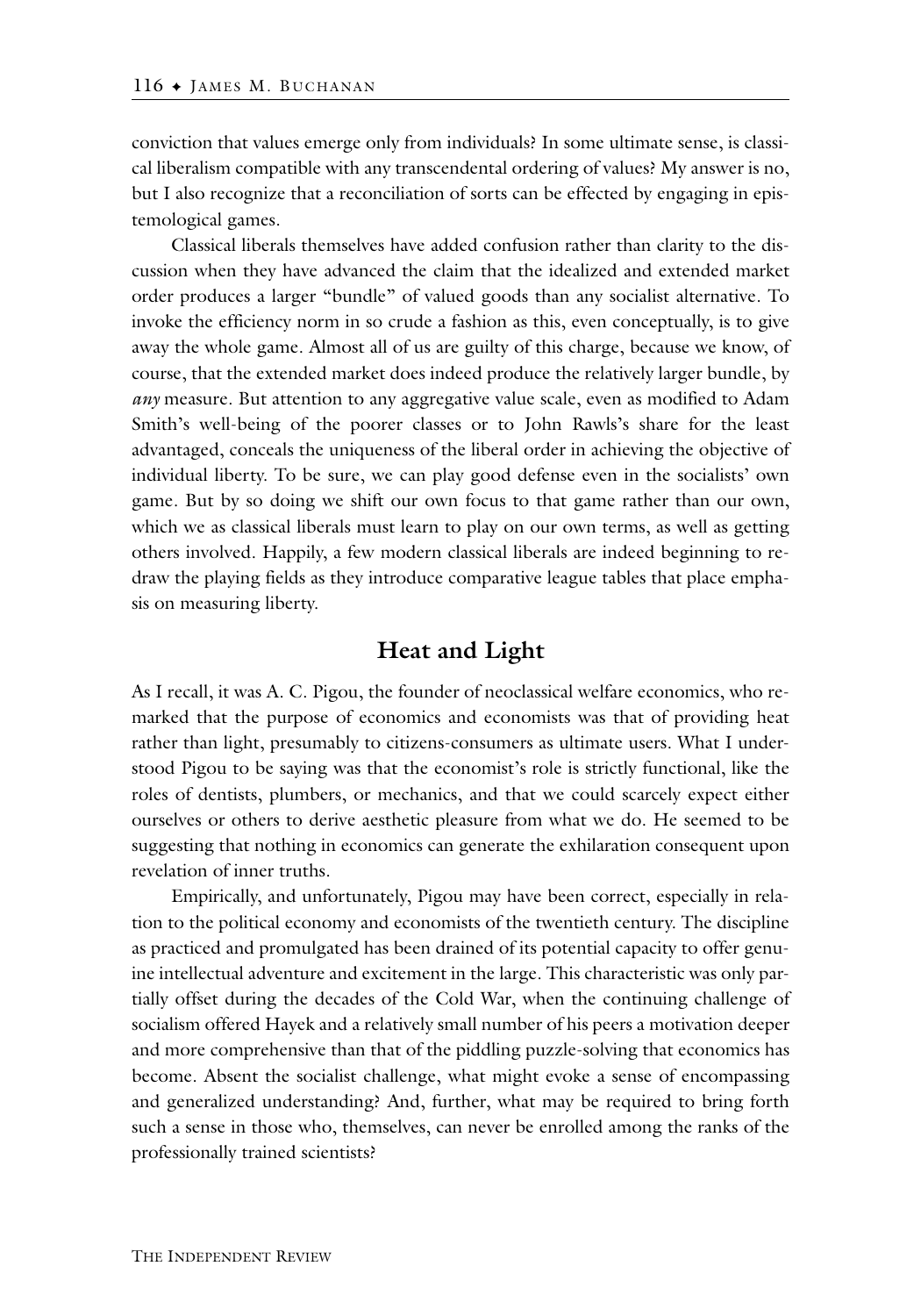Let me return to Ronald Reagan and his "shining city on a hill." What was the foundational inspiration that motivated that metaphor for an idealized American society? Reagan could not solve the simultaneous equations of general-equilibrium economics. But he carried with him a vision of a social order that might be an abstraction but which embodied elements that contained more light than heat. This vision, or that of classical liberalism generally, is built on the central, and simple, notion that "we can *all* be free." Adam Smith's "simple system of natural liberty," even if only vaguely understood, can *enlighten* the spirit, can create a soul that generates a coherence, a unifying philosophical discipline, that brings order to an internal psyche that might otherwise remain confused.

A motivating element is, of course, the individual's desire for liberty from the coercive power of others—an element that may be almost universally shared. But a second element is critically important: the absence of desire to exert power over others. In a real sense, the classical liberal stands in opposition to Thomas Hobbes, who modeled persons as universal seekers of personal power and authority. But Hobbes failed, himself, to share the liberal vision; he failed to understand that an idealized structure of social interaction is possible in which *no* person exerts power over another. In the idealized operation of an extended market order, each person confronts a costless exit option in each market, thereby eliminating totally any discretionary power of anyone with whom such a person might exchange. Coercion by another person is drained out; individuals are genuinely "at liberty."

Of course, this characterization is an idealization of any social order that might exist. But, as an ideal, such an imagined order can offer the exciting and normatively relevant prospect of a world in which all participants are free to choose.

Much has been made of the American spirit or soul as influenced by the availability of the territorial frontier during the first century of the United States' historical experience. Why was the frontier important? The proper economic interpretation of frontier lies in its guarantee of an exit option, the presence of which dramatically limits the potential for interpersonal exploitation. There has been a general failure to recognize that the effectively operating market order acts in precisely the same way as the frontier; it offers each participant exit options in each relationship.

The classical liberal can be philosophically self-satisfied, because he has seen the light, because he has come to understand the underlying principle of the social order that might be. It is not at all surprising that those who seem to express the elements of the soul of classical liberalism best are those who have experienced genuine conversion from the socialist vision. I entitled my lecture in the Trinity University series "Born Again Economist."1 In that lecture I tried to summarize my experience in 1946 at the University of Chicago, where exposure to the teachings of Frank Knight

<sup>1. &</sup>quot;Born Again Economist," in *Lives of the Laureates: Ten Nobel Economists,* edited by William Breit (Cambridge, Mass.: MIT Press, 1990), pp. 163–80.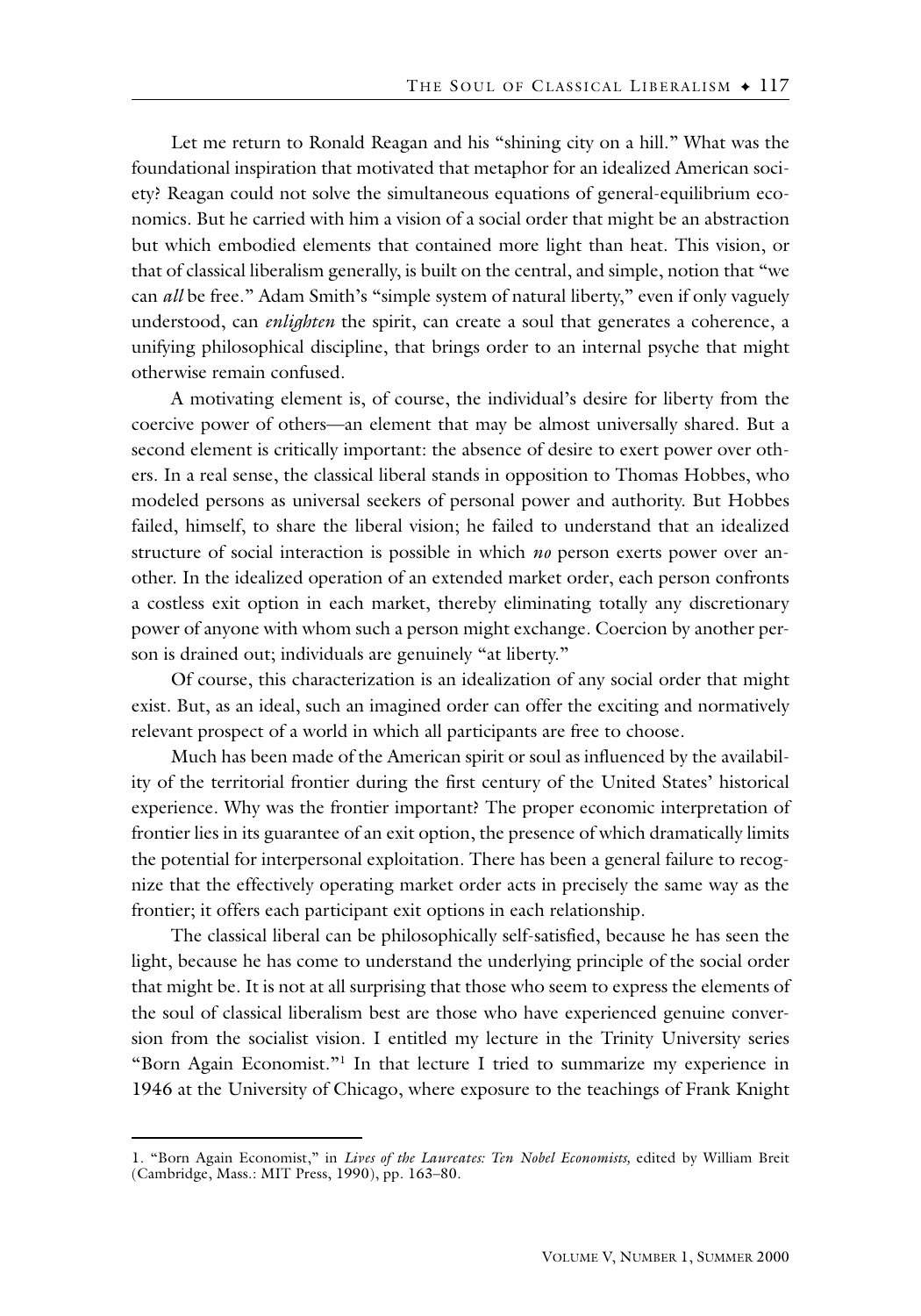and Henry Simons converted me to classical liberalism from the ranks of flaming socialism, and in a hurry. For me, there was light not heat on offer at Chicago. I cannot, personally, share in an experience that does not include the creation of my classical liberal soul. I remain puzzled by how it would feel never to have seen the light, to have understood all along what the liberal vision embodies but without the excitement of the experience.

# **Constitutionalism Again**

A necessary critical step is to draw back from a stance of active advocacy in the discussion of policy alternatives as confronted in ordinary politics. There is, of course, a liberal position on almost any of the alternatives. But classical liberals do, indeed, "get their hands dirty" when they engage with the policy wonks within the political game as played. Again, the distraction of debate works against focus on the inclusive structure—"the constitution"—within which the debates are allowed to take place and from which decisions are forthcoming.

Political "victory" on a detail of legislative policy (for example, rent control) or even electoral success by those who, to an extent, espouse the relevant principles (for example, Thatcher or Reagan) is likely to produce an illusion that classical liberalism, as an underlying philosophical basis for understanding, informs public attitudes. Classical liberals who do have an appreciation of the soul of the whole two-century enterprise quite literally went to sleep during the decade of the 1980s, especially after the death of socialism both in idea and in practice. The nanny-state, paternalist, mercantilist, rent-seeking regimes in which we now live emerged from the vacuum in political philosophy.

The task of the political economist as classical liberal is not that of demonstrating specifically to the citizenry that coercively imposed price and wage controls cause damages that exceed any possible benefits. Of course, such specific demonstration is strictly within recognized competence. But a distinction must be made between exemplary use of the analysis and its use merely as a contribution to the ongoing political argument.

I am not suggesting that attention should be limited to the design and presentation of all-inclusive political packages whose implementation would amount to major and dramatic changes in the basic constitutional structure. Politics, for the most part, proceeds in a piecemeal fashion. What I am suggesting is that the relevant arguments in support of particular proposals for change are those that emphasize conformity with the integrating philosophy of the liberal order, that locate the proposals in the larger context of *the constitution of liberty* rather than in some pragmatic utilitarian calculus. The italicized words, which served as the title of F. A. Hayek's magnum opus, call to mind Hayek's own behavior. To my knowledge, Hayek did not engage his intellectual enemies, whether in America, Britain, Austria, or Germany, on particu